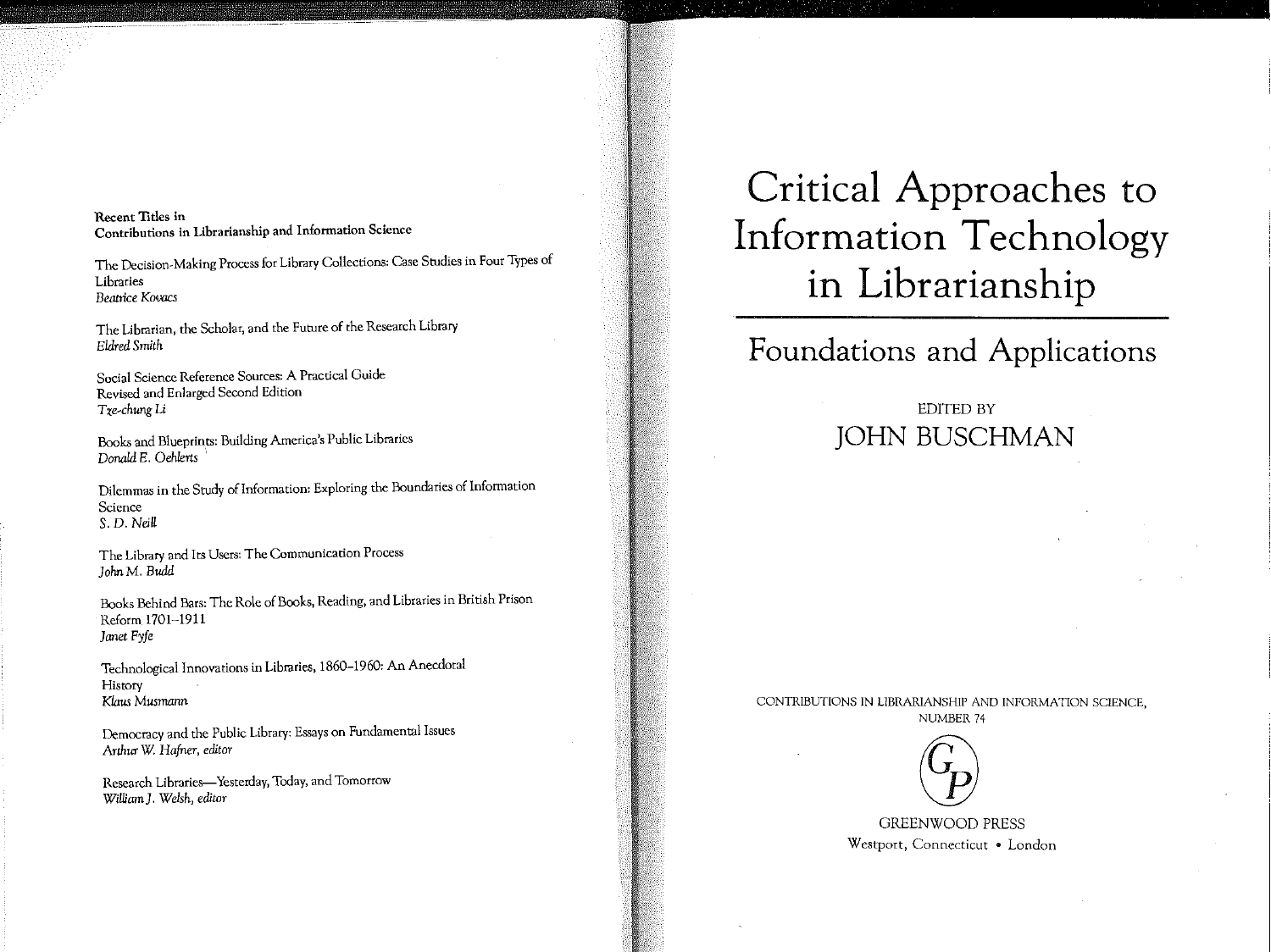**Censorship, Critical Theory, and New Information Technologies: Foundations of Critical Scholarship in Communications** 

**4** 

*Sue Curry Jansen* 

### **INTRODUCTION**

This chapter will introduce some of the main sources of scholarly critique of information technology from the field of communications research. The grounding work of Marxist scholarship and its revision and extension in the work of the Frankfurt School of Critical Theory will be examined first. Second, the analysis of the culture industry and information capitalism will be explored. Current research and arguments in several areas of scholarship on gender, information, and technology will follow. I will finally turn to research which seeks to expose the hidden curricula of information technologies before offering some conclusions.

The "Dreams of Reason"1 that secure the scientific outlook also vaunt the claim of technological neutrality: the idea that technology is valuefree. These Cartesian dreams purport to scrub away all of the fingerprints of *homo faber-the* living, breathing, calculating, crafting, mortal technician-leaving in his or her stead pristine objects that may be used for good or evil. This move transfers virtually all of the responsibility for creating and inscribing meaning and value to technology from designers or producers to consumers.

The Siamese twins of technological autonomy and technological necessity are also children of this dream. They impute an inherent order to things: an immanent logic that has, for example, purportedly led to simultaneous inventions in vastly different cultural contexts. These tech-

**Parts of this chapter are more fully developed in Sue Curry Jansen,** *Censarslup: The Knot that Binds Power* **and** *Knowledge* **(New York: Oxford University Press, 1988).**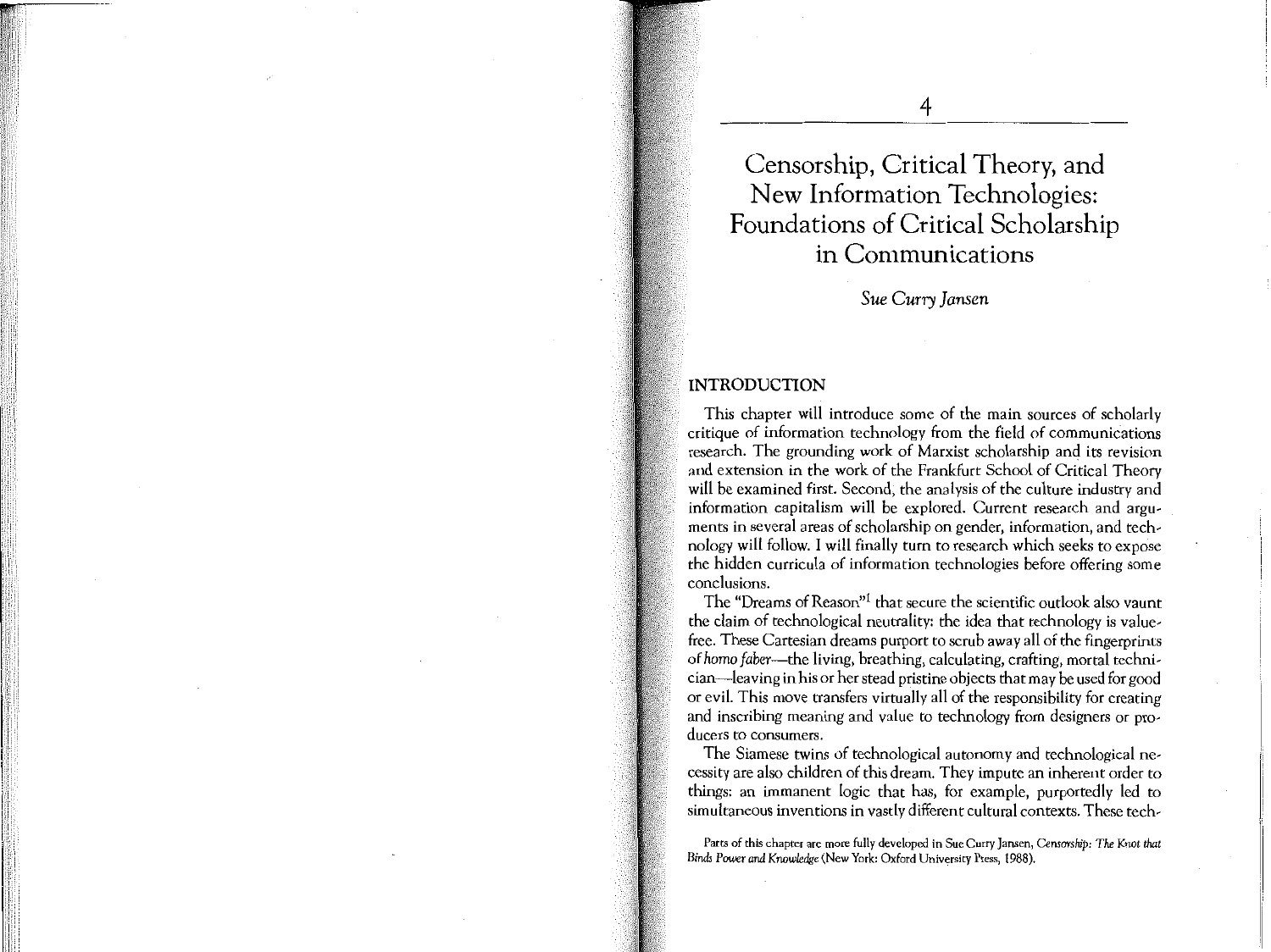*60 Foundations* 

nological imperatives, in tum, provide the auspices for theories and ideologies of technological determinism, evolution, and progress.

Karl Marx challenged the efficacy of the Cartesian dream by identifying a ghost, "a spectre," in the machine: that spectre was, of course, capitalism, the social and commodity relations that have underwritten technological development in the West.<sup>2</sup> Informed in large part by the technological determinism of the anthropologist Lewis Henry Morgan, Marx's own theoretical positioning in relationship to technology and technological evolution is also problematic. His analysis is more cogent than his diagnosis because he never entirely surrendered the Cartesian dream of a clean machine. He favored retooling the engine of history-the organization of the relations of production-to redirect its trajectory toward a more egalitarian future. In developing his blueprint for this future, however, he largely reproduced Morgan's assumptions of technological necessity and evolutionary progress.

A generation later his epigones, Max Weber and the young Georg Lukacs, were far less sanguine. Weber described the social relations of production and administration that accompanied the development of modem capitalism as "an iron cage" that deprived workers of both authenticity and emancipatory possibilities.3 Lukacs saw this cage and the material and conceptual tools used to manufacture it as possessing a "phantom objectivity."4

### **THE FRANKFURT SCHOOL OF CRITICAL THEORY**

By the time Lukacs reached middle age, the Enlightenment's dreams of reason had been transformed into a totalitarian nightmare for much of Europe. Within the rather esoteric realm of academic social theory, the possibility of effecting a synthesis of the ideas of Marx and Freud appeared to hold some promise for making sense of the nightmare.

Friedrich Pollock, Max Horkheimer, Theodor Adorno, Walter Benjamin, Karl Mannheim, Erich Fromm, Franz Neumann, Herbert Marcuse, and others entered into a sustained collaborative effort to bring that synthesis to fruition. *5* In doing so, they gave birth to the Frankfurt School of Critical Theory. Their work provided the auspices for a radical rethinking of the dialectic of power and knowledge. Horkheimer, Adorno, and others persuasively demonstrated that the Cartesian dream, as embodied in the Western Enlightenment, had transformed and deformed reason into a purely instrumental process: a process that became naturalized and reified in what Benjamin called "the age of mechanical reproduction."<sup>6</sup>

The Frankfurt School is now frequently criticized or dismissed because its diagnosis of the modern condition is profoundly pessimistic.<sup>7</sup> Benjamin, himself, committed suicide. The iron cage of modem culture, described by critical theory, had sturdy bars but no doors. As a result, it supported emancipatory visions of social reality, but it could not locate any passages to their realization. In short, it offered no reliable recipes for resistance.

While such assessments are both plausible and persuasive, they nevertheless underestimate the achievements of this extraordinary and extraordinarily diverse group of thinkers. These assessments blame the messenger for the message: a message articulated during the darkest period of the rwentieth century. The Nazi was literally at the door when some of the most significant works of the Frankfurt School were conceived.

Mannheim claimed that schools of thought ought to be judged by the significance of the questions they raise, not merely by the answers they provide. 8 The Frankfurt School identified and articulated fundamental questions about the philosophies of the Enlightenment, the constituents of rational thought, the limits of instrumental thinking, the relationship of power and knowledge, the nature of objectivity, and the ghost in the machines of modernity-questions that all serious social analysts continue to struggle with regardless of whether they call themselves critical theorists, deconstructionists, postmodernists, standpoint theorists, or, in some cases, even feminist theorists. To be sure, during the post-World War II period, Existentialism, especially the works of Heidegger and Sartre, sketched a new landscape of critical thought that later thinkers such as Foucault, Lacan, and Derrida would color. Nevertheless, the Frankfurt School framed the questions of our time in ways that remain compelling to those who seek a critical lens for analyses both of structures of knowledge and of knowledge industries.

Jurgen Habermas's inaugural address at the University of Frankfurt in 1965 is usually cited as marking the formal end of the Frankfurt School.9 The heir-apparent of critical theory renounced the skepticism of his teachers, Horkheimer and Adorno, and with it, apparently, their legacy as well. Committed to "an unabridged and critique-enabling concept of reason,"<sup>10</sup> Habermas, like his mentors, has nevertheless also distinguished himself by persistently raising fundamental questions about the constituents of rational thought, ethics, democratic communication, and the positionings of technology and technological expertise in contemporary authority structures. In the quarter century that has passed since his installation at Frankfurt, he has also repeatedly displayed a strong penchant for engaging hyperbolic rhetoric to mark his distance and autonomy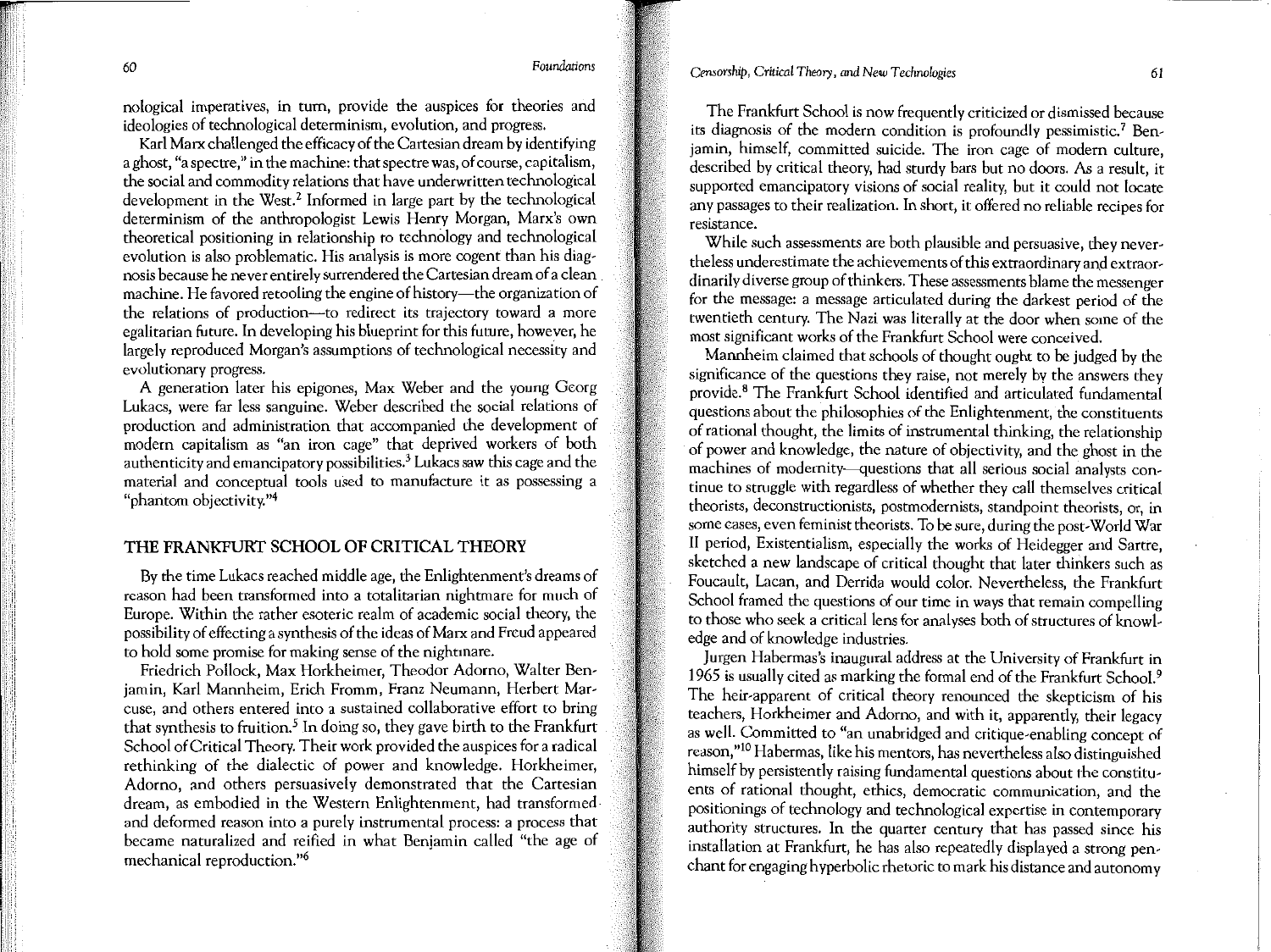62 *Foundations* 

from other thinkers who occupy adjacent territories (e.g., Foucault, Gadamer, etc.);<sup>11</sup> so much so that his inaugural disclaimer has lost some of its weight. In my judgment, it has become increasingly apparent that Habermas sees so far and so well because he is standing on the shoulders of giants.

In the next section, I survey some of the territory that can be seen from the shoulders of these giants, and identify some of the ways the ideas of the Frankfurt School can be used to assess new information technologies for creating, organizing, and distributing knowledge. I will then show that even giants see by not seeing. I locate and mark some of the blindspots in contemporary critical discourses about knowledge and power, and show how these blindspots can be explained and illuminated by analyzing their gendered constituents. I also suggest some of the ways feminist epistemologies can amplify the explanatory powers of critical theory and expand our conceptual resources for technology assessment. After that, I identify some of the ways new information technologies and structures of knowledge support what I call "constitutive censorship."12 In the conclusion, I propose an alternative to Cartesian dreams of reason that restores the human fingerprints to technological ingenuity. This reflexive alternative encourages us to recognize fully that our classificatory systems and technologies are, in Donna Haraway's words, "clackety structures": artifacts of human craftsmanship, interests, perceptual limits, and priorities.<sup>13</sup>

### ON THE SHOULDERS OF GIANTS: THE CULTURE lNDUSTRY AND INFORMATION-CAPlTALISM

In *The German Ideology* (original 1846), Marx and Engels broke with the French philosophes' theory of knowledge by asserting that the abstract, formal language of philosophers that creates the impression that thought is free of practical interests is only "the distorted language of the actual world": a language that secures and is secured by the prevailing form of the social division of labor. Marx and Engels maintained that, under capitalism, even the categories that lie behind our semantic conventions and classificatory systems are homologous with property relations, so that "in language [as in life] the relations of buying and selling have been the basis of all others."14

This insight lent itself to two interpretations. The first supports a crude, mechanical form of economic reductionism. The second provides the grounds for development of sociologies of knowledge. Marx the revolutionary and coauthor of *The Communist Manifesto* forcefully asserted the first position. Marx the scholar carefully developed the second position.

The Frankfurt School took its inspiration from the scholarly Marx. As a result, the sociology of knowledge that its members articulated owes almost as much to Marx's sources, especially Hegel, as it does to Marx. Their radical rethinking of the structures of consciousness and the problem of alienation was influenced by Goethe, Schiller, Heine, von Humboldt, Grimm, Nietzsche, Dilthey, Weber, and others, as well as Marx and Freud.

In short, the Frankfurt School translated Marx's definition of critique as "the self-clarification of the struggles and wishes of the age" into practice.15 In the twentieth century, this practice requires revision and extension of Marx's analyses of the commodity relations of bourgeois cultures, but it also mandates critique of Marx and of formations of power that carry his signature.

### Technological Designs as Social Designs: The Culture Industry

Current fashions in critical scholarship favor attributions to Gramsci, Foucault, Althusser, Williams, Hall, and others; however, the works of Horkheimer, Adorno, and Marcuse remain exemplars for responsible critical studies of knowledge industries. They systematically attend to the dialectical relationship that links forms of consciousness and the institutional arrangements that manufacture, package, and distribute commodified forms of consciousness. Adorno's and Horkheimer's concept of "the culture industry" effectively captures and foregrounds this dynamic focus. l6

If the formulations of critical theory are over-determined (and they often are), they nevertheless manifest more responsible commitments to critique-to the pursuit of self-clarification-than most currently ascendent forms of critical theory such as Americanized versions of "cultural studies." Cultural studies approaches are frequently so eager to find "resistance" in popular forms, including tabloids, MTY, and Madonna, and their fans, that they increasingly ignore the institutional interests and arrangements of power that sponsor these forms.<sup>17</sup> We live in an age of unprecedented conglomeration, concentration, expansion, and globalization of media, entertainment, and information industries and technologies. Adorno's configuration may therefore be a better template for describing emerging formations of the culture industry than it was for mapping the system of domination that operated in his own time.

To be sure, the formulation is only suggestive: it provides a provocative metaphor for organizing theoretical dialogues that can produce informed

i ,1 'I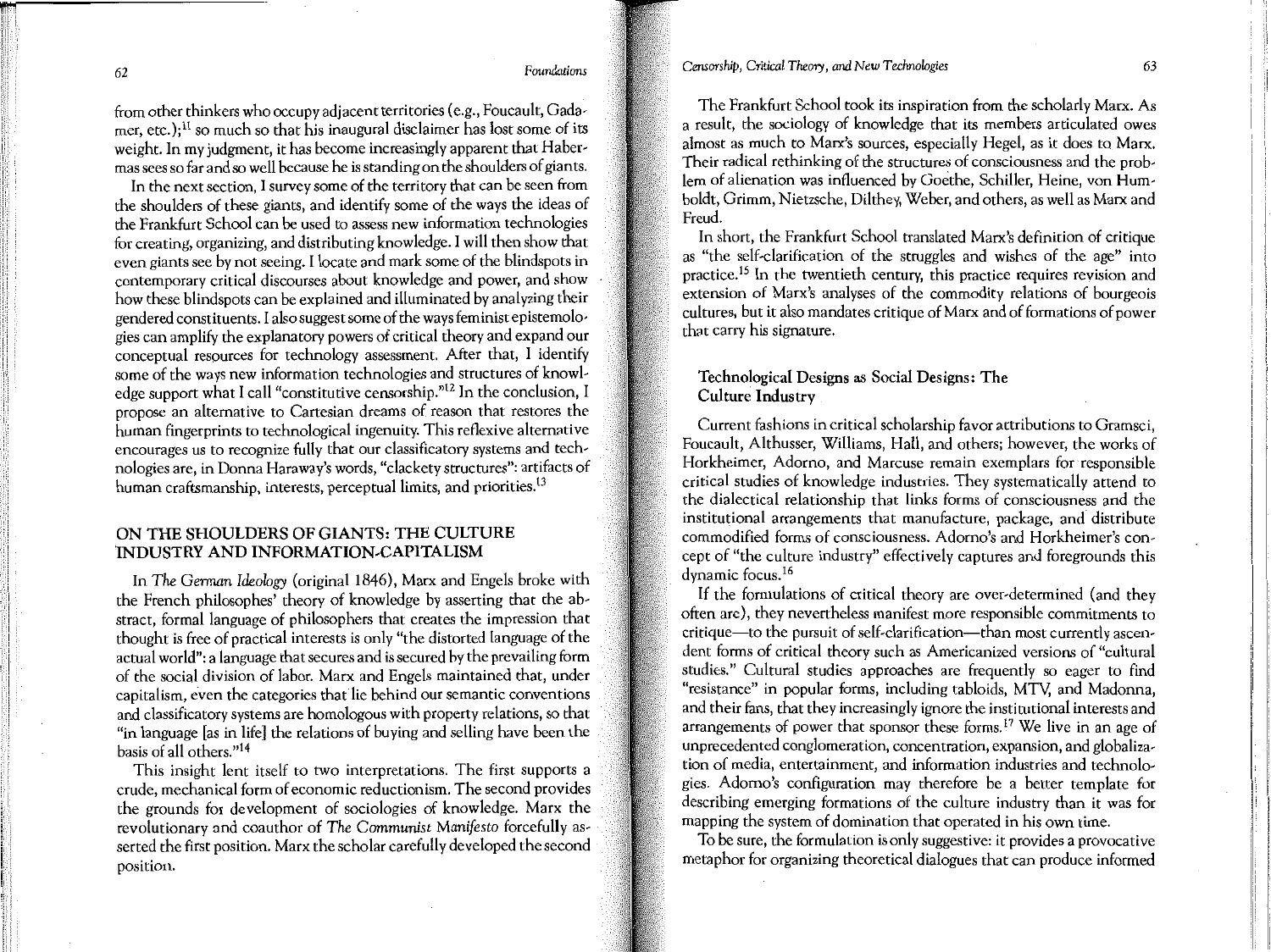*64 Foundations* 

and "enabling" critiques of knowledge industries. Indeed, its primary heuristic value may actually be its temptation to hyperbole. This hyperbole serves as an insistent reminder of the constant importance of attending to the material and institutional arrangements of what is currently being ideologized as "the information society."

The sociology of knowledge supported by critical theory conceives of technological designs as social designs. It affirms the conclusion that cultural values, economic interests, and political decisions are as integral to the composition of these designs as mathematical calculations, motors, cams, circuits, and silicon chips. Technologies are, in the words of Dallas. Smythe, "teaching machines": they invite us to do some things, and make it difficult, although not impossible, to do others.<sup>18</sup>

The ambitious historical inquiries of Horkheimer and Adorno trace the development of instrumental thinking in the dualisms of Western thought from antiquity to the twentieth century. 19 They show how instrumentalism promotes forms of information and information technologies that are based on design principles that incorporate values such as efficiency, hierarchy, standardization, profitability, expansibility, redundancy, and control.

### Information-Capitalism

Horkheimer and Adorno's analysis foreshadows and continues to illuminate current developments within contemporary culture industries. Thus, for example, it anticipates the current global movement toward privatization of information: the transfer of the production, control, and distribution of knowledge from public to private organizations and interests. Under the privatization of "information-capitalism," what was once regarded as a public good and cornerstone of democracy---Western culture's accumulated social knowledge or "wisdom of the ages"—is increasingly absorbed into the commodity system.<sup>20</sup> As a result, public libraries, education, broadcasting, museums, galleries, performances, and so on are increasingly brought under the discipline of the logic of profit. Under information-capitalism, then, the marketplace of ideas is no longer conceived as a public utility which serves all who seek its goods. Increasingly it becomes a private enterprise which serves only those who can afford to pay a price for the commodities it markets to consumers.<sup>21</sup>

Information-capitalism not only changes conditions of access to knowledge, it also changes the social role and structure of knowledge as well as the forms of knowledge that are produced. Under this "new world order," the production of knowledge becomes a basic industry like the production of oil, steel, and transportation.<sup>22</sup>The transfer in economic activity from production of material goods to the production of information has, to date, occurred in three ways. The first is through automation, especially robotics and other computer-assisted forms of manufacturing which result in reorganization of the efforts of the human workforce toward research, planning, design, and development of knowledge that is applied in manufacturing material goods. This step also eliminates high-paid blue collar jobs and contributes to the so-called "feminization of labor" in electronics industries. The second is through the emergence of high-tech enterprises which specialize in the production and sale of "commodified 'producer information'" (i.e., design, software, databases, expert systems, etc.)-information resources which are used by other firms in the productive process. The third is through acceleration of the production, promotion, and marketing of consumer information goods such as computers, VCRs, videos, fax machines, and other up-scale technological commodities. <sup>23</sup>

Privatization changes the relationship of the citizen/shopper to knowledge because unlike oil, cornflakes, or automobiles, knowledge is not used up when it is consumed. It may be lost, forgotten, destroyed, or censored, but it does not deplete itself, rust, or wear out. Moreover, once it has been produced, as every college freshman knows, knowledge can be copied, pirated, or plagiarized. This, of course, creates problems for both the producers and the gatekeepers of commodified knowledge. Under the "free-market of ideas" ideology that was valorized by industrial capitalism, knowledge was, at least in theory, communal property and not private property. Hence, it could not turn a profit.

Knowledge can only become a profitable commodity if democratic access is restricted by removing it from the public sphere and limiting the channels available for its distribution. For this reason, librarians and educators now find themselves policing access to photocopies, computer software, and video equipment. And, more ominously, they find themselves and their institutions increasingly held accountable by the legal system for violations that occur within their venues.

### The New Enclosure Movement

Ironically, the denial of democratic access to knowledge is effected under the ideological cover of democracy, albeit a cover that makes corporations, rather than individuals, the "citizens" of a new form of "democracy" based upon free enterprise in a global marketplace. To effect the transformation of production of knowledge from a public trust to a private enterprise, a close alignment of the knowledge-producing capaci-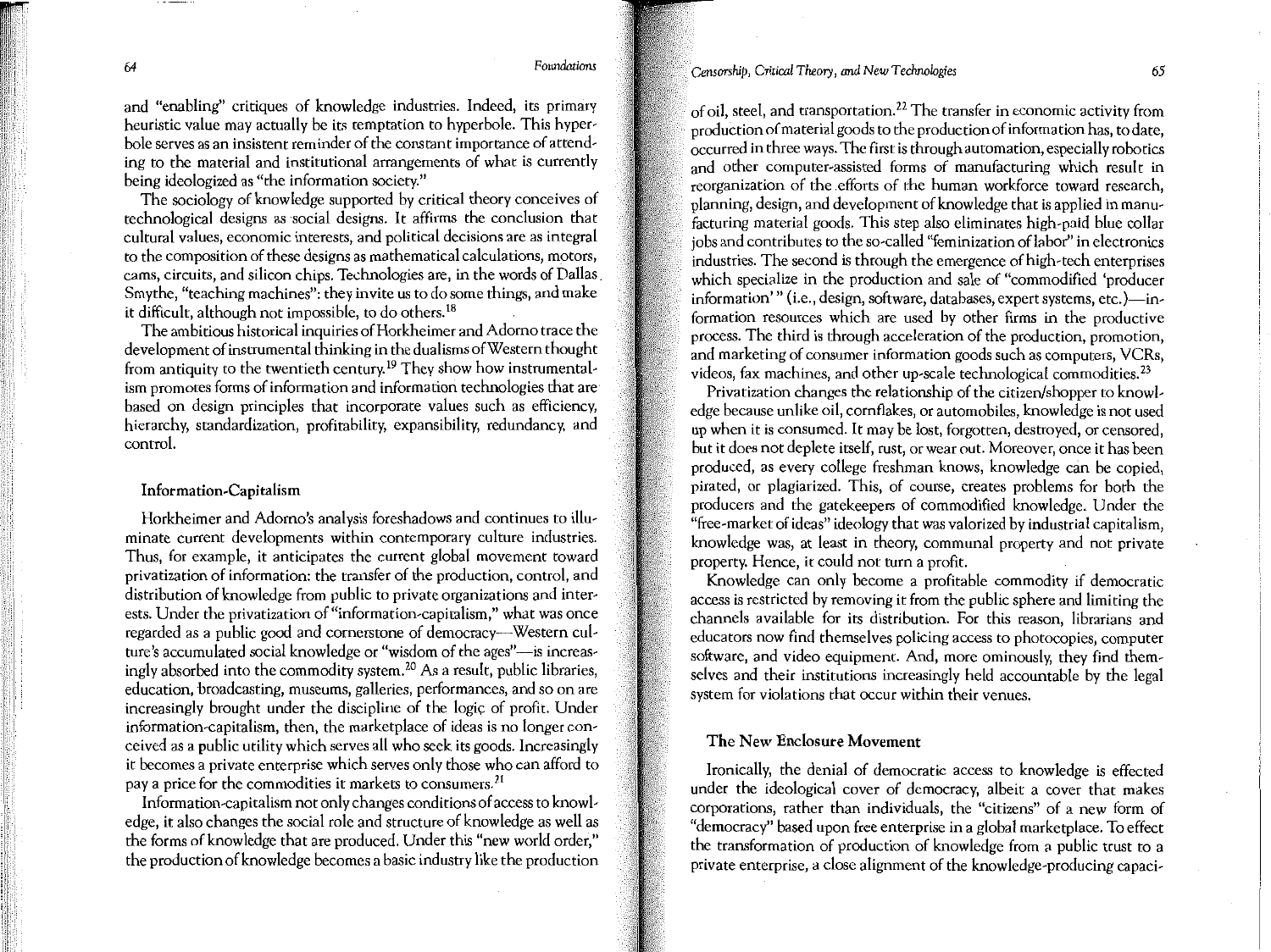66 *Foundations* 

ties of business and government is required. The new information brokers have a vested interest in keeping information secret. For this reason, I van Illich has characterized the information revolution as a "new enclosure **movement."24** 

To effect this enclosure, information industries put pressure on governments to stop giving away the goods: to stop producing and distributing information free (or at cost) through government publications, statistical services, census reports, health and educational services, and so on. U.S. government information policy has been very responsive to these pressures during the Reagan and Bush administrations. This policy · has reduced government's information-related responsibilities and services in several ways: ( 1) through "deregulation," which has elfminated much of private industry's responsibility to report its activities to government agencies; (2) by narrowing the federal government's production and distribution of knowledge so that information that was previously gathered and analyzed by the federal government for local governments is no longer provided; (3) by restricting access to previously available information by expanding the range of information protected by government classification; (4) through sharply increasing the price of information available through the Freedom of Information Act; (5) by significantly reducing the number and volume of publications available through the Government Printing Office, and by making future government publication decisions contingent on profitability; ( 6) by subjecting the writings and speeches of current or former officials to prior censorship; (7) by restricting access to non-strategic scientific and technological information produced in universities under government contracts and grants; ( 8) by reducing the operating budget of the Library of Congress and thereby the services it can provide users; and (9) by cutting federal government aid to state and local communities, which, in turn, reduces the discretionary funds available for allocation to universities, public radio and television, libraries, and other cultural institutions. 25

These pressures are exacerbated by three related developments within information-capitalism. First, the high costs of computerizing and automating library and other information resources as well as the costs of training personnel and clientele to use these resources reduces funds available for supporting traditional forms of information collection and acquisition. Second, concentrations of ownership and control in publishing and distribution networks are responsible for increases in the consumer costs and corporate profits of books and serial publications. Third, concentration has also greatly increased the redundancy factor

in the content of mass-marketed information commodities by repackaging essentially the same material for different target markets or "win**dows."** 

Privatization of information means that information that was formerly available as a part of a citizen's right to know within a democratic system is now only available if that citizen can afford to pay for it. Under information-capitalism, as Herbert Schiller has frequently pointed out, information that cannot be counted upon to bring in a profit will not be produced.26 Thus, for example, privatization in Britain, and the self-interest of a conservative government, have been responsive to market forces in ways that have gradually resulted in the elimination of the collection and publication of poverty statistics.<sup>27</sup> It has also led to a kind of reverse colonization whereby the advertising logos of American corporate sponsors are now prominently displayed on the programs and promotions for special exhibits at the British Museum and The National Gallery.

### Market Censorship

Under the rule of information-capitalism, the concept and practice of censorship are also transformed. The chancery and state house are no longer the exclusive or even the primary sites of censorship. To the contrary, as Smythe points out, the act of modern censorship is essentially a decision as to what is to be mass-produced in the cultural area.<sup>28</sup> So long as current cultural production is in the hands of privately owned giant corporations, they must also make decisions as to what is to be mass-produced in the cultural area and what will not be produced. Because in monopoly capitalism, privately owned giant corporations are regarded as legal persons, we are accustomed to yield them the same privileges to which natural persons are entitled. It is as accurate therefore to refer to corporate decision making in the cultural area as being censorship as it is to refer to government decision making by that pejorative term. In their attempts to rationalize their production decisions and marketing strategies, corporate decision makers, like the censors of Rome, assume the mantle of mediators of public morals. These market censors determine what ideas will gain entry into "the marketplace of ideas" and what ideas will not. They "inspect" books, magazines, dramatic pieces, films, television programming, computer software, and so on, prior to production, to ensure that they contain nothing that will seriously challenge the tenets or the existence of the corporate system. That is, they decide what products of the culture industry are likely to

 $\mathbb{H}^+$ 

*(* !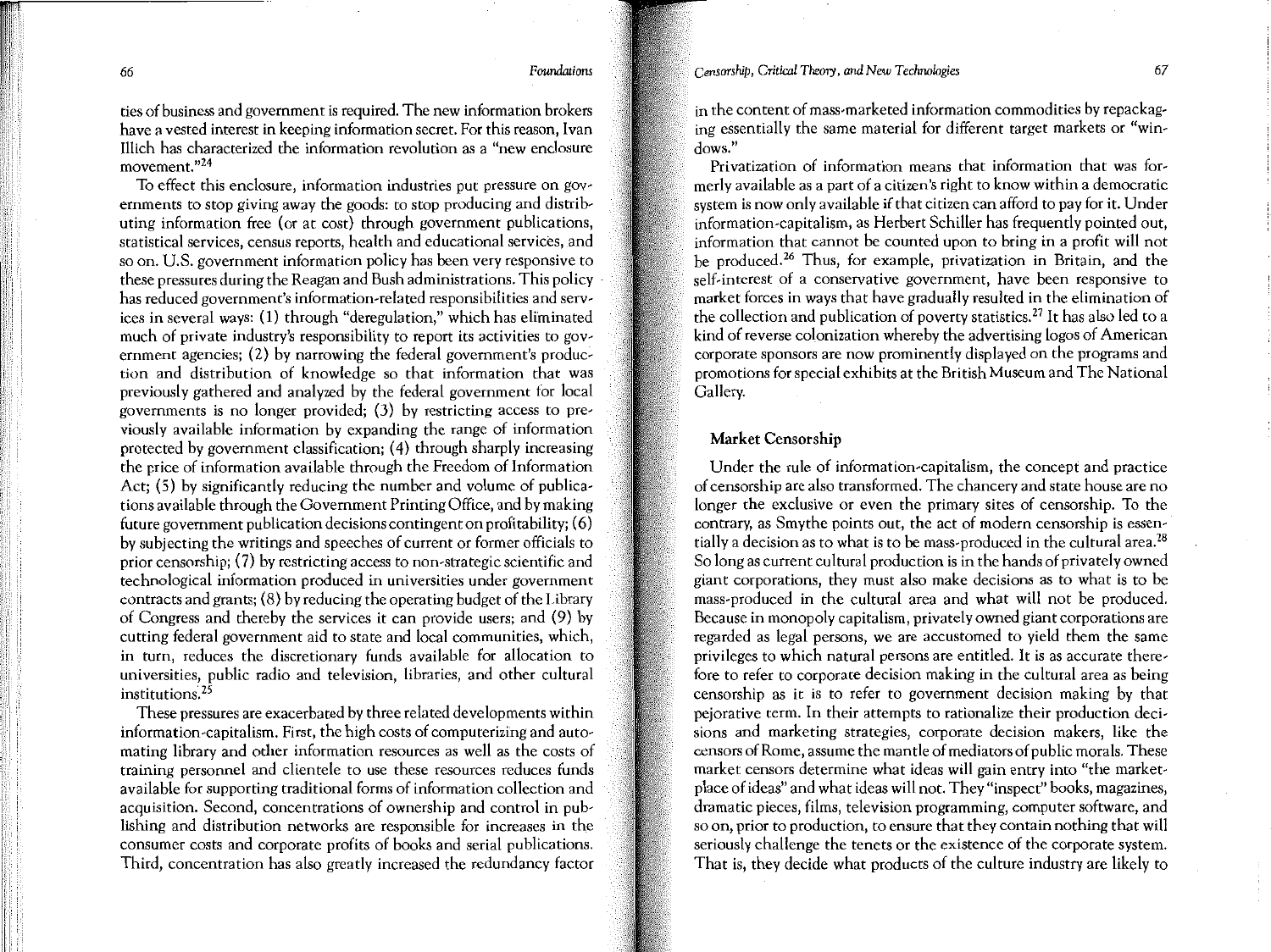ensure a healthy profit margin. Because sensation—sex and violence sells, market censorship is far more libertine than church or state censorship, but its discipline is, if anything, more thorough. Although the system is not totally determined, most of the time the products that survive the prior censorship of marketing research-the books, news, scripts, games, coupons, programmed learning modules, syllabi, styles, visuals, advertisements, party platforms, and so on-incorporate ideology and values that celebrate the corporate system and question the loyalty, integrity, and sometimes even the sanity of its critics.<sup>29</sup>

Market censorship also exercises its discipline at the cash register. Some would-be consumers of information and users of information technologies are barred from access by the very presence of price tags. Others have differential access based upon how much they are able or willing to pay either for the information commodities themselves or for acquisition of the skills necessary to use and appreciate them. Market segmentation exercises a particularly interesting form of discipline. On the one hand, it has a leveling effect by making some information commodities available at very low prices. On the other hand, however, it provides the more affluent and better educated both greater quality and quantities of information resources. The effect of this discipline is to create the impression of greater choice; when, in fact, for most market segments, there are simply more choices as the same relatively narrow range of material is re-packaged for delivery through different media windows. For example, one sometimes hears the cable subscriber who pays thirty dollars a month for access to thirty-plus channels complain that "there is nothing on television."

Under information-capitalism, then, information becomes a form of capital; and restriction and control of access to information becomes a fundamental structural principle of the market system as well as a significant constituent of the social reproduction of the class structure. Socially structured gaps in the distribution of information increase the number of potential target markets for information products. Conversely, new information technologies such as desktop publishing, videotext, and computer information services like CompuServe and Prodigy dramatically reduce dependence upon economies of scale when producing information commodities for affluent market segments. With information-capitalism as with industrial capitalism, "the rich get richer and the poor get poorer." The difference is that the "phantom" democracy of the new system makes it far more resistant to criticism than the visible structures of social inequality that were produced by industrial capitalism.

*Censorship, Critical Theory,* and *New Technologies* 

### SEEING BY NOT SEEING: GENDER, INFORMATION, AND TECHNOLOGY

Market segmentation and target marketing of information commodities reflect and contribute to the social reproduction of inequalities and differences based upon gender, race, class, education, age, and other social traits. In this section, I examine some of the gendered constituents of information and information technologies. I focus on gender because it is the most elementary and therefore the most pervasive marker of difference. As Stuart Hall puts it, all social practices and forms of dominationincluding the politics of the Left-are always inscribed in and to some extent secured by sexual identity and positioning.<sup>30</sup> If we don't attend to how gendered identities are formed and transformed and how they are deployed politically, we simply do not have a language of sufficient explanatory power at our command with which to understand the institutionalization of power in our society and the secret sources of our resistances to change. To assert that information is gendered is to posit both a profound and mundane claim. To assert that certain commodities, media genres, and message systems are marketed to and sought by female consumers is to say the obvious. To assert, however, that the deep structure of information is gendered is a very provocative move.

### Blindspots in Critical Theory

I have developed this argument more fully elsewhere.<sup>31</sup> In the space available here, however, I can only offer a brief summary of my argument. Positioning my claim within the context of critical theory is a rather unfashionable move. The social theory of the Frankfurt School from Pollock to Habermas is silent about, indeed blind to, the gendered constituents of structures of knowledge.<sup>32</sup> Yet, the discourse of the Frankfurt School is itself a gendered discourse. It is what Mikhail Bakhtin calls "the word of the fathers,"33 or what the new feminist epistemologies characterize as androcentric or "malestream" theory.34 This is why its staying power resides primarily in the cogency it brings to the analysis of (I) instrumentalism, a Western masculinist construction and practice of rationality, and (2) culture industries, historically and still male-dominated institutions.

Critical feminism, a perspective that is both critical of and aligned with critical theory,<sup>35</sup> amplifies the conceptual powers of both feminism and critical theory. Feminist theory illuminates and partially repairs the gendered blindspots of critical theory. Conversely, critical theory provides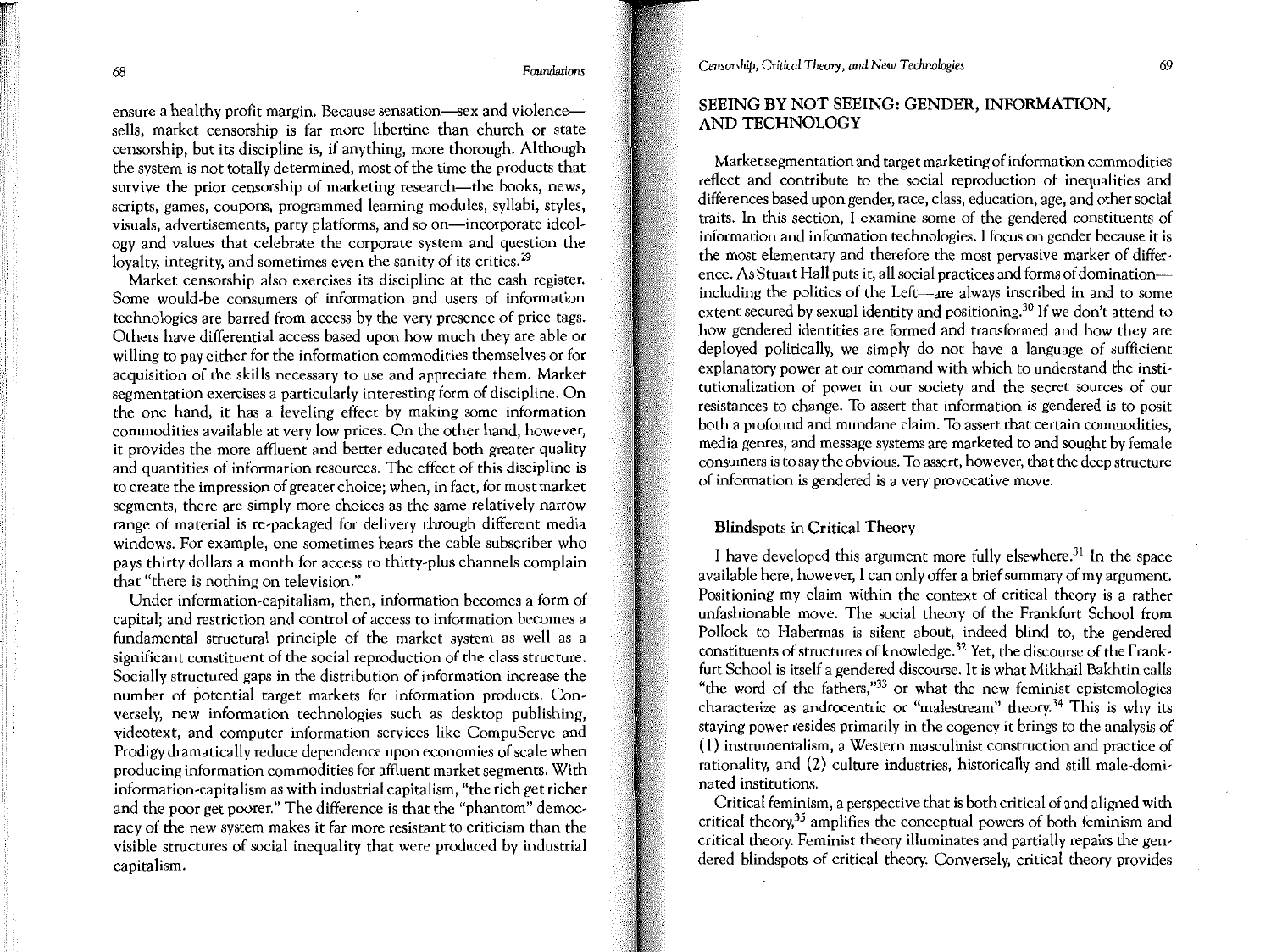feminist theory with some rudimentary tools for annexing study of public sphere issues. Those issues have, until very recently, remained less analyzed and under-theorized within its critical frameworks. <sup>36</sup>

### Information: A Gendered Concept?

The most ambitious and successful demonstrations of the gendered character of information have, in my judgment, been articulated within five fairly discrete disciplinary constellations: ( 1) developmental psychology; (2) language, communication, and literary studies; (3) science and technology studies; (4) studies of pornography; and (5) explorations of what might be called the "collective unconscious" of Western art and knowledge structures.

*Developmental Psychology.* Carol Gilligan's contributions to developmental psychology are by now widely known and therefore require relatively little explication here. Suffice to say she has persuasively demonstrated that females and males in our culture typically attend to different aspects of moral dilemmas, make sense and reach decisions differently, and follow different developmental paths in reaching moral maturity. Her recent work attributes these differences to differential and unequal treatment of girls in the socialization process. To be sure, Gilligan's generalizations are based upon limited and biased samples. Most of her subjects are middle- and upper-class whites. Nevertheless, within this affluent population, she decisively documents the presence of gendered ways of knowing.<sup>37</sup> Others have documented gender-based differences in cognitive styles and learning patterns within less privileged groups.<sup>38</sup>

*Language, Communication, and Literary Studies.* Available studies of gendered differences in conversational styles, in writing and interpretive practices, and in reader reception are now so voluminous that it would require a fairly sizeable library to house them.39 These studies demonstrate that language practices are marked by significant gender-based differences. This is so much so that some researchers claim women and men speak different languages,<sup>40</sup> while others contend women are without language and will only gain voice by constructing new languages based upon female embodiment.<sup>41</sup> For our purposes, it is sufficient to note that the differential cognitive styles identified by Gilligan and others produce and/or are produced by different ways of speaking, writing, and reading.

*Science and Technology Studies.* Studies of science and technology, informed by feminist perspectives, have brought powerful new insights to the history and sociology of science. Among the founding mothers of feminist studies of science are Ruth Hubbard, Ruth Bleier, Carolyn Merchant, *Censorship, Critical Theory, and New Technologies* <sup>71</sup>

Evelyn Fox Keller, Sandra Harding, Donna Haraway, and Dorothy Smith.42 Early feminist technology studies focused primarily on reproductive technologies,43 but they now encompass the entire range of technologies including information technologies.44 Feminist science and technology studies do not merely claim that science and technology are man-made. They maintain that the epistemologies and theories of knowledge that produced these discourses are systematically skewed by both Euro- and andro-centric interpretive and textual practices. According to these studies, then, the substan**tive claims of science are neither "neutral" nor "neutered."45 Feminists**  conceive of the forms of reason valorized by scientific "objectivity" as contingent cultural artifacts: artifacts that were crafted by formalizing and codifying the "subjective" views of the men who participated in the founding conversations of modem science. Feminist studies in science and technology have identified some of the gendered practices that shaped these artifacts: they are rooted in the misogyny of Western culture;<sup>46</sup> the vision of science is secured in highly sexualized and sexist metaphors;47 and the categories of science emphasize discrete boundaries, hierarchies, binary logics, and abstractions.<sup>48</sup> Feminist analyses of science and technology do not claim that the discoveries or the laws of the Sciences of Man are invalid or obsolete. Feminists do claim, however, that these sciences are not only partial, but also incomplete. Moreover, they reject all strategies for redressing this partiality that do anything less than undertake a comprehensive revision of existing categories and structures of knowledge. In contrast to the "God's-eye" perspective, feminist epistemologies maintain that all forms of knowledge are "situated knowledges": historically, culturally, and linguistically mediated, finite, and secured within, but not necessarily homologous with, a field of power relations.<sup>49</sup> This does not require embracing relativism or the "apartheid" approach to knowledge. To the contrary, it is the first move toward a "no-nonsense commitment'' to the hard work necessary to provide a science that is "friendly to earthwide projects of finite freedom adequate material abundance, modest meaning in suffering, and limited happiness."<sup>50</sup> Some feminist epistemological studies have documented differences in the ways women frame and secure arguments,  $51$  do science,  $52$  and use technology.<sup>53</sup> For purposes of advancing my argument, it will suffice to point out that existing categories, classificatory systems, and structures of knowledge bear the inscriptions of the conceptual practices of "the fathers."<sup>54</sup> The deep structure of these inscriptions appears to be located in the primitive "totemic" of gender.<sup>55</sup> Gender does not simply classify body types or prescribe norms for their representation; it "inflects an entire universe of objects and behaviors with masculine or feminine attributes, most of which remain unstated."<sup>56</sup>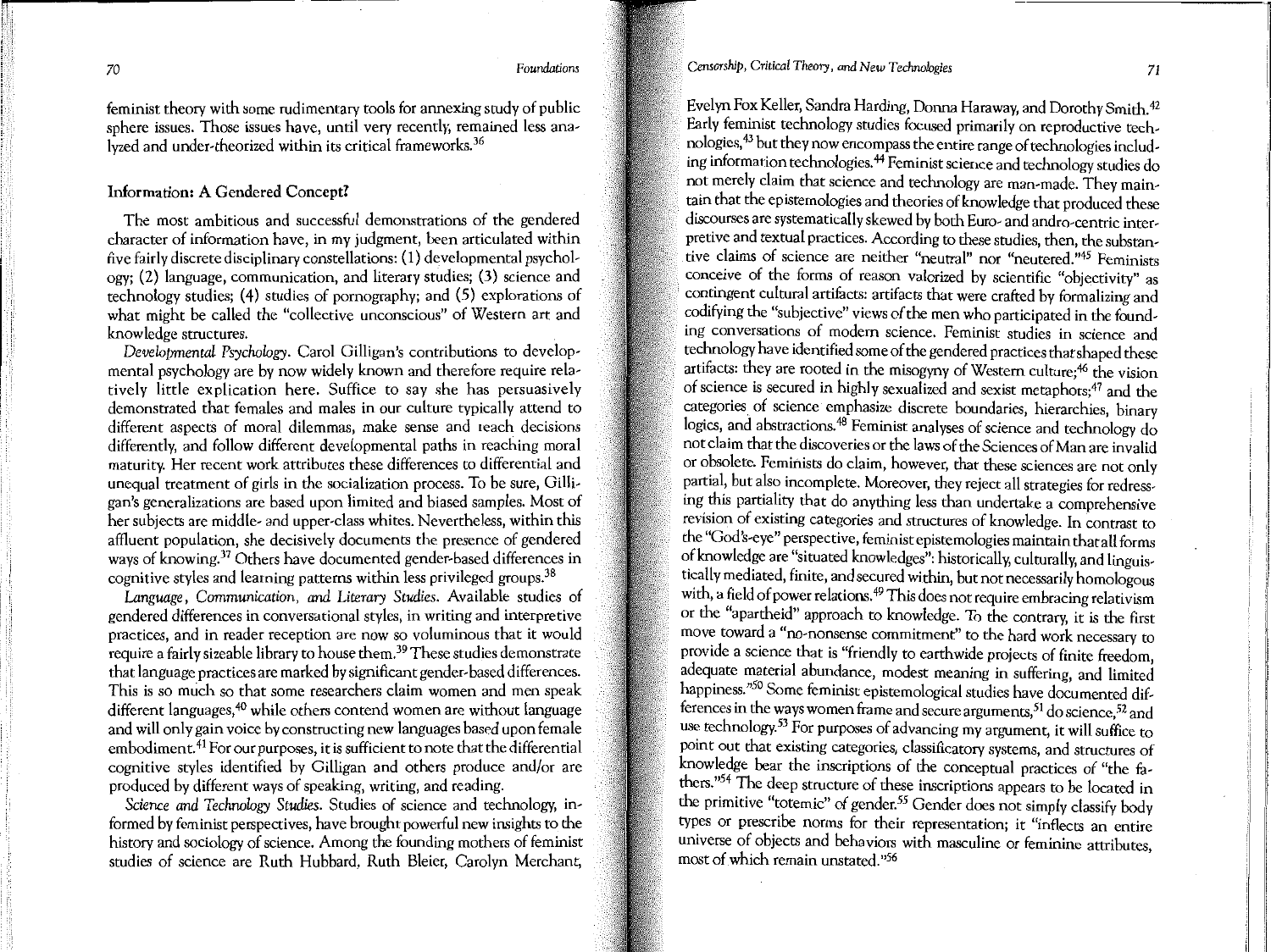*Studies of Pornography.* Pornography occupies a crucial position in a gendered sign system because it is the site where the implicit, the "unstated," becomes explicit.57 For the purposes of my argument, this excursion into the underworld of pornography is intended to alert readers to how much our culture has been sacrificed in its pursuit of clean machines, efficient instruments, and discrete categorical structures and logics. The language, formulas, and narrative structures—the "poetics"---of pornography represent the underside of the Cartesian dreams. It is where reason goes, when, in Heinz Pagels's eroticized Cartesian dreams, it goes out the window.58 It is the graveyard and refuge heap of the subject/object, mind/body split that Baconian and Cartesian dualisms valorize. Susan Griffin proclaims that "the pornographer is a censor."59 Pornography censors men's memories of childhood feelings, attachment, wholeness, and vulnerability. It censors the "weakness" of men who long to be more than "instruments," more than machines, Terminators, or Robocops. Repressed and denied by the official discourses of male culture, religion, science, and civic culture, Robert Romanyshyn contends that passion and desire could only reappear in the underground world of male sexual fantasies and pomography.<sup>60</sup> The critical theory of the Frankfurt School identified, catalogued, and traced the historical genesis of these sacrifices, but its authors failed to apprehend the gendered constituents of what they called anti-humanism.<sup>61</sup>

*The "Collective Unconscious" of Western Art and Knowledge.* Technology is, of course, a product and enactment of the human imagination. In its primitive forms-club, hammer, pot, rope, and so on-its relationship to the human body is readily apparent. Technology is a prosthesis that extends and magnifies the power of human muscles, appendages, and senses. Modem scientific and technological knowledge, the form of knowledge that had its genesis in the Renaissance, relies heavily on visual prosthesis: lens, numbers, print. The etymology of the word "paradigm" betrays this visual bias; from the Greek, it means "to show," to "lay side-by-side." Romanyshyn shows how the geometrization of Western culture during the Renaissance allowed the technological imagination to take flight in both the figurative and literal sense. He locates the genesis of this move in the discovery and codification of linear perspective in Florence in the fifteenth century. Linear perspective achieves "a kind of geometrization of the world, and within that space we become observers of a world which has become an object of observation." It transforms "the eye into a technology" and creates "a world of maps and charts, blueprints and diagrams ... in which we are ... silent readers of the printed word and users of the camera ... [and] in which we have all become astronauts."62 It creates "bourgeois perception," a kind of tunnel-vision which privileges the visual over other senses.<sup>63</sup> However, Romanyshyn's *Censorship, Critical Theory, and New Techrwlogies* 73

"we" is not a fully inclusive we. It is the collective we of elite, Western, male discourse: the "astronaut," scientist, technologist, capitalist, "the fathers," who distance and objectify the world and its inhabitants and then re-present this view as the "objective" and omniscient view. In short, it is the "we" of male-gendered information.

### Information Theory

Information theory represents one of the purest articulations of the Cartesian dream of a clean machine.64 The Cartesian recipe maps the coordinates upon which Claude Shannon positioned his mathematical theory of information and Alan Turing devised his theory of computational numbers and conceived his "logic machine."65 Their work, in tum, provided partial blueprints for development of modem digital computers.

In relocating the sites of numbers and arithmetic operations from mind to electronic circuits, Shannon and Turing's clean machines reduce information to the kinds of messages these circuits can accommodate [see discussion of C. A. Bowers in Carbone chapter and my chapter on censorship--Ed.]. Magoroh Maruyama labels the truncated form of information valorized by information theory as "classificatory information." He points out that this mode of reasoning is only one of the kinds of information routinely used by human beings in the Western world to organize and analyze data. Maruyama maintains that human "information processors," unlike their electronic surrogates, also regularly rely upon "relational," "relevance," and "contextual" informations in making sense, reaching decisions, constructing arguments, and communicating with one another.<sup>66</sup>

"Classificatory information" is the language ofRomanyshyn's astronaut, of Griffin's pornographers, of the discourses of science and technology deconstructed by feminist epistemologies, and of the "morality of rules" described by Gilligan in A *Different Voice.* In short, the language or espiteme<sup>67</sup> of the new information technologies that are currently revolutionizing our tools for knowing, classifying, organizing, storing, and retrieving knowledge naturalizes and reifies both instrumental and gendered structures of knowledge. Not only knowledge industries but also the deep structure of what now qualifies as knowledge bears the fingerprints of "the fathers."

### IN PRAISE OF NOISY MACHINES

The new information technologies, the prostheses, that are becoming increasingly prominent in our homes, schools, libraries, hospitals, and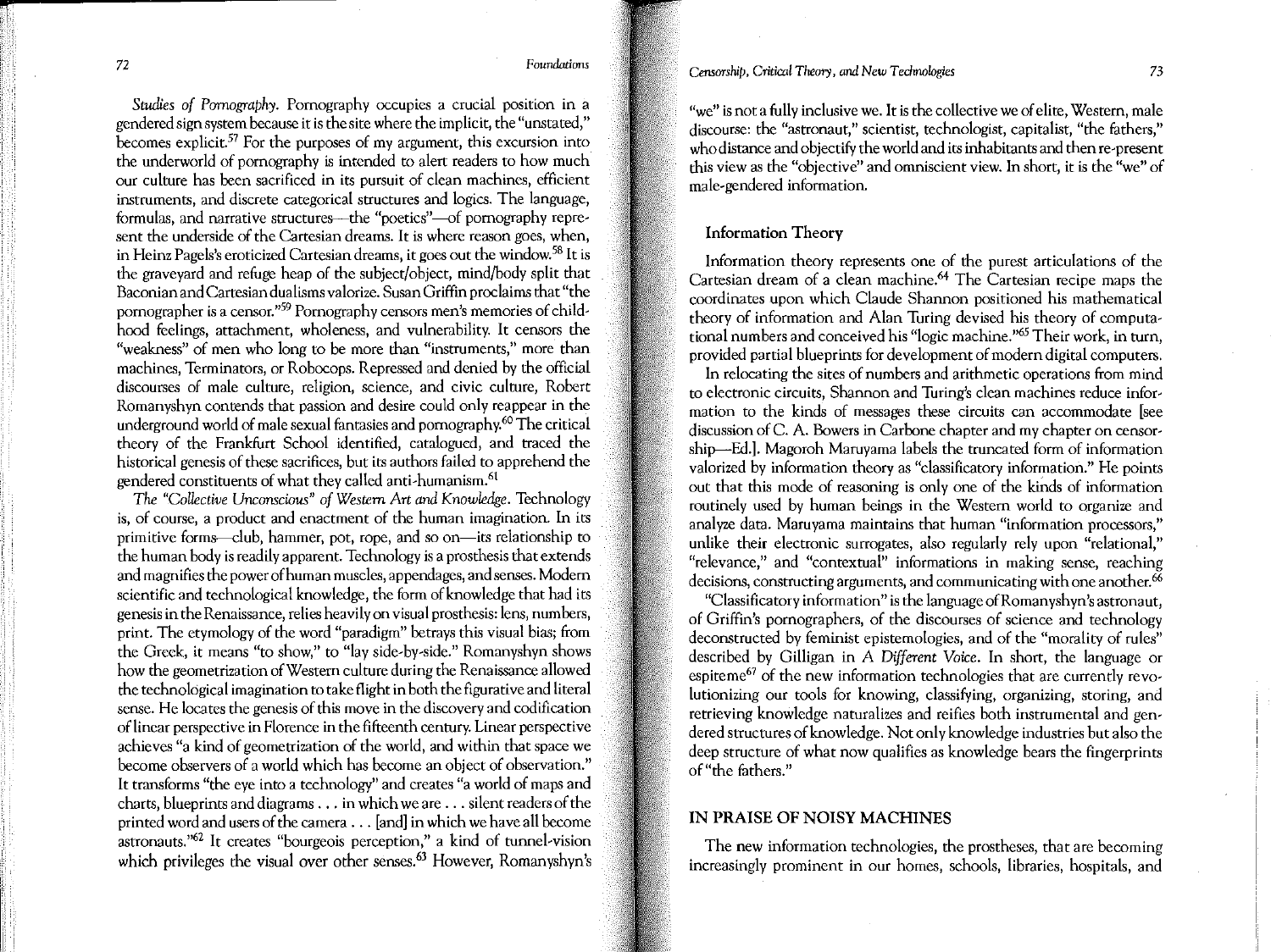offices are extraordinary tools and teaching machines. Exposing the hidden curriculum of these machines does not undermine or negate their utility. To the contrary, it re-situates them within human history, culture, priorities, and interests. It restores their human fingerprints, and opens up possibilities of approaching technological assessment and implementation reflexively. It also makes it possible to write alternative programs and to envision alternative design aesthetics for information machines.

### Democratic Technics

Luddite forms of resistance may still have some strategic uses on the shop floor and in the office;<sup>68</sup> however, critical feminism can no longer afford to leave the boys alone with their toys. "Astronauts" preparing to exit the planet with "golden parachutes" are not to be trusted to mend the hole in the orone layer or to keep the Star Wars in the movie theaters.

Prevailing forms of "info-tech" privilege binary data structures: structures that are enhanced by the parallel processing units supported by what Pagels describes as "the new sciences of complexity."69 A critical feminist aesthetic would presumably try to subvert, invert, and divert capital-intensive information systems which currently advance information-capitalism's instrumental agendas. It would challenge present commitments to what Lewis Mumford calls "authoritarian technics," system-centered, immensely powerful, but inherently unstable technologies.<sup>70</sup>

A critical feminist approach would embrace "democratic technics": social designs that incorporate human-centered, diverse, resourceful, and durable technologies. It would support development of decentralized, egalitarian, accessible, process-oriented alternatives that advance expressive as well as instrumental values.<sup>71</sup>

Democratic technics do not surrender the controls to masters: artisans, designers, producers, or technoscientific experts. They do not bury the wires or scrub away the evidence of human agency. To the contrary, they display the signatures of their makers and demand accountability. Rendering the gendered constituents of the design aesthetics of information technology visible is a first step toward accountability.

### "Clackety Structures"

Those who would advance democratic technics need to build alliances with artisans and theorists who are exploring alternative ways of constructing and using information technology: ways that will unlock what John Wyver refers to as "the enabling potentials of the technology."<sup>72</sup> Some

### *Censorship, Critical Theory, and New Technologies* <sup>75</sup>

examples of enabling alternatives using existing technologies follow: (1) creation of feminist computer networks and bulletin boards<sup>73</sup>-in the immediate aftermath of the 1991 Clarence Thomas-Anita Hill television hearings, these networks operated overtime organizing support for Hill and sharing data on sexual harassment; (2) the "electronic salon" facilitating an interactive conference format for feminist analyses of technoscience organized by Deborah Heath at Lewis and Clark College; 74 (3) using CD-I digital interactive systems, developed by SONY, to explore and advance democratic communications;  $(4)$  experiments in digital imaging and virtual reality technologies by conceptual artists advancing counter-hegemonic agendas such as David Hockney, Nancy Burson, Jill Scott, Simon Biggs, Jeffery Shaw, and Tjebbe van Tijln.<sup>75</sup> Jill Scott's installation *Machine Dreams,* for instance, presents a dystrophic vision of women's relations with the sewing machine, typewriter, and telephone switchboard. 76

The counter-hegemonic efforts use existing digital technologies. They do not abandon binary logics, base-2 number systems, digital circuits, polarities, or rhetorics of antithesis; they do, however, engage these devices self-consciously, deliberately, with awareness that the "tunnel" is not the horizon. In effect, they treat them as what Haraway calls "clackety" structures.<sup>77</sup> They remind us that these sleek new technologies and conceptual practices, like the clubs, picks, steam-pumps, and oil-burners that came before them, are just prostheses; and that, in their own ways, they also whirr, chug, smoke, sputter, and spit. That is, these counterhegemonic efforts mark the limits and display the biases as well as exploit the potentials of binary data structures. They read or, more accurately, program against as well as within the design aesthetics of informationcapitalism.

To be sure, these resistant exercises and entertainments are the efforts of a very privileged, "information-rich" minority: academics, artists, and artisans who have routine access to advanced information technologies. To date, they have had little to say about or to the vast majority of workers employed in the new "electronic sweatshops."78 Moreover, such efforts can provide no solace to segments of the population rendered unemployable by the new enclosure movement: the poor who are getting poorer. They need to be supplemented and surpassed by practices which, in Smythe's words, put "needs before tools."<sup>79</sup>

### CONCLUSION

We are creatures of print who have already crossed over the threshold into cyberspace. The design aesthetics of information-capitalism would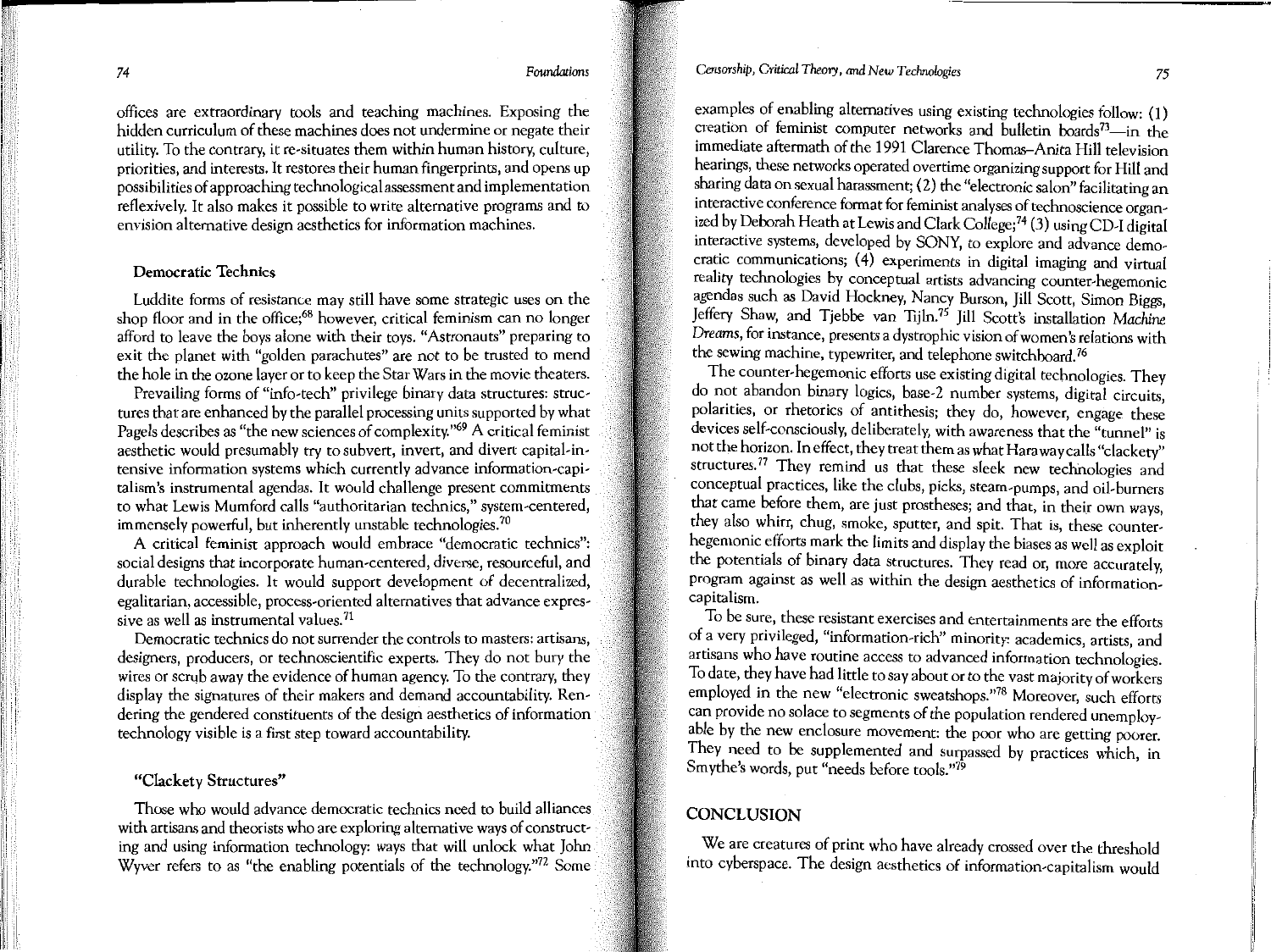make astronauts or cyborgs of women as well as men, and pornographers

of us all. What is required to resist the new enclosure movement is nothing less than a second renaissance in the ways we conceive, create, code, theorize, and use space, technologies, gender, information, epistemology, and communications. Some potential building blocks or data structures for giving birth to embodied, planet- and species-friendly forms of life may already be emerging. Valorizations of local cultures, bio-regionalism, standpoint epistemologies, and situated knowledge can all be seen as, in part, forms of resistance to the reified fictions of the naturalized, essentialized human of humanism that has historically denied the subjectivities of women, sexual minorities, people of color, and the poor.

The astronaut is still in flight, but the damage he is doing to himself and to the planet is becoming increasingly transparent. Those who would bring him down to earth now appear to have more to contribute than he does toward "self-clarification of the struggles and wishes of the age."80 The new enclosure movement is, however, rapidly shutting down the hearing spaces available for democratic communications.

### NOTES

 $\mathbf{I}$ I'

'I ii ,ii 1. Heinz Pagels, *The Dreams of Reason* (New York: Simon and Schuster, 1988).

2. Karl Marx and Frederick Engels, *Basic Writings on Poatics and Philosophy,* ed. Lewis S. Feuer (Garden City, NY: Anchor Books, 1959); and Karl Marx and Frederick Engels, *The German Ideology* (New York: International Publishers, 1970).

3. Max Weber, *The Protesumt Ethic and the Spirit of Capitalism* (London: Unwin, 1985).

4. Georg Lukacs, *History* and *Closs Consciousness* (Cambridge, MA: MIT Press, 1971 ).

**5. All of these people were not formally associated with the School. Benjamin, for instance, was part of the Frankfurt intellectual and social circles, but not part of the School itself. Moreover, not all were affiliated at the same time or shared the same intellectual visions. Although all were influenced to a greater or lesser degree by Marx, the interest in.Freud's work was not universal.** 

6. Walter Benjamin, *lllwninations* (New York: Schocken, 1969) 217-52.

7. Jurgen Habermas, *Knowledge and* Hwnan *Interests* (Boston: Beacon, 1971); Martin Jay, *Adorno* (Cambridge, MA: Harvard University Press, 1984); and Martin Jay, *The Dialectical* Imagination: A *History of the Frankfurt School and the Institute of Social Research, 1923-1950* (Boston: Little, Brown and Company, 1973).

8. Karl Mannheim, From *Karl Mannheim,* ed. Kurt A. Wolff (New York: Oxford University Press, 1971).

9. Habermas; Jay Adorno; and Jay *Dialectical.* 

10. Gerhard Wagner, "Review of *The Structural Transformation of the PubUc Sphere* by Jurgen Habermas," *Theory, Culture, and Society* 8.4 (1991): 119.

11. David Held and John B. Thompson, eds., *Habermas: Critical Debates* (Cambridge, MA: MIT Press, 1982).

12. Sue Curry Jansen, *Censorship: The Knot that Binds Power and Knowledge* (New York: Oxford University Press, 1988).

**13. Donna Haraway, Presentations and Discussions, National Endowment in the Humanities Summer Institute, "Science as Cultural Practice," Wesleyan University,**  Middletown, CT, June 2-Aug. 3, 1991.

14. Marx and Engels, *German* 119, 102.

15. Karl Marx, *Karl Marx: Early Writings,* ed. L. Colletti (New York: International Publishers, 1975) 209.

16. Max Horkheimer and Theodor W. Adorno, *Dialectic of EnUghrenment* (New York: The Seabury Press, 1972).

**17. Alan O'Connor, "The Problem of American Cultural Studies,"** *Critical Studies in*  Mass *Communication* 6 (1984): 405-27; and Joel Pfister, ''The Americanization of Cultural Studies," *The Yale]ournol of* Criticism 4.2 (1991): 199-228.

18. Dallas Smythe, *Dependency Road: Communications, Capitalism, Consciousness, and Canada* (Norwood, NJ: Ablex, 1981).

19. Horkheimer and Adorno; and Max Horkheimer, *Critique of lnstrwnental Reason*  (New York: Continuum Publishing, 1974).

**20. Tessa Morris-Suzuki, "Capitalism in the Computer Age,"** *New Left Review*  (November/December 1986): 81.

**21. Anita R. Schiller and Herbert I. Schiller, uwho Can Own What America Knows?"**  *The Nation* 17 April 1982: 461-64.

22. Smythe *Dependency.* 

**23. Morris-Suzuki; and Jansen** *Censorship.* 

24. I van Illich, *Tooh for Conviviality* (Berkeley: Heyday Books, 197 *3* ).

25. Donna De mac, *Keeping America Uninformed: Government Secrecy* in *the 1980s*  (New York: Pilgrim Press, 1984); and Jansen *Censorship.* 

26. Herbert I. Schiller, Who Knows: *Information* in *the Age of The Fortune 500*  (Norwood, NJ: Ablex, 1981); Herbert I. Schiller, *Cuhure,* Inc: *The Corporate Tokeoverof*  Public Expression (New York: Oxford University Press, 1989); and Schiller and Schiller.

**27. Philip Elliot, "Intellectuals, the 'Information Society' and the Disappearance of**  the Public Sphere," *Mass Communication Review Yearbook,* vol. 4, eds. Ellen Wartella, D. Charles Whitney, and Swen Windahl (Beverly Hills: Sage, 1983).

28. Smythe, *Dependency* 235.

29. Jansen *Censorship.* 

30. Stuart Hall, "Brave New World," Marxism *Today* October 1988: 29.

**31. See Jansen** *Censorshipi* **Sue Curry Jansen, "Gender and the Information Society:**  A Socially StructuredSilence," *]ournolofCommunication39.3* (Summer 1989): 196-211; Sue Curry Jansen, *Gendered Knowledges: Information, Technology, and Public Policy* (New **York: Oxford University Press, forthcoming, 1993); Sue Curry Jansen, "The Ghost in the Machine: Artificial Intelligence and Gendered Thought Patterns,"** *Resources in Feminise Research, RFR/DRF* (1988): 17, 4-7; Sue Curry Jansen, "Information and Gender," *Inquiry: Critical Thinking Across the Disciplines 8.4 (December 1991): 1, 21–24; and Sue* Curty Jansen, Mind *Machines:* Myth, *Metaphor, and Scientific Imagination,* ERIC 1990 ED 311 522 .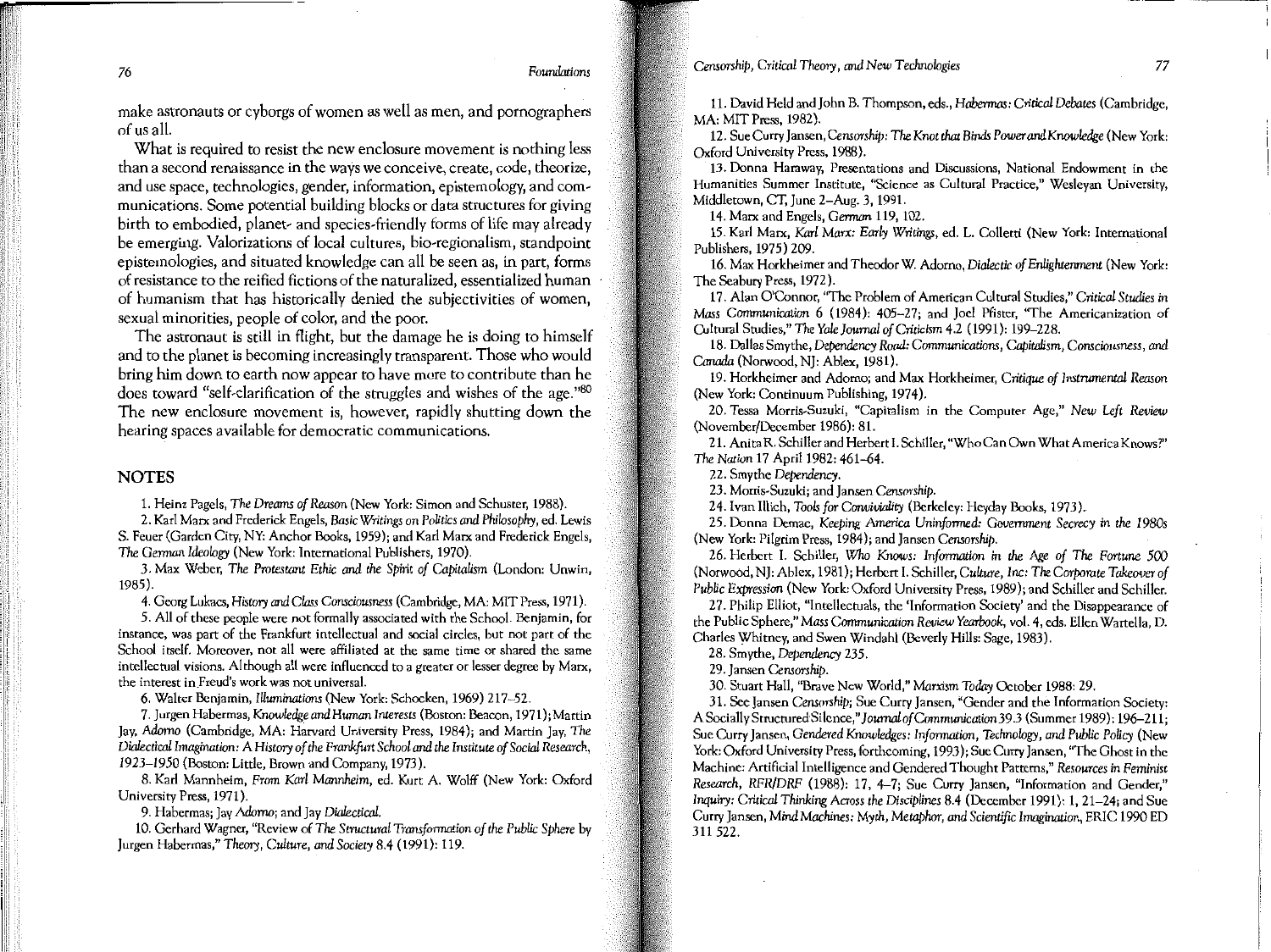78 *Foundations* 

**32. Nancy Fraser,** *Unruly Practices: Power, Discourse* **and** *Gender in Contemporary Social Theory* **(Minneapolis: University of Minnesota Press, 1989); and** *]* **ansen "Gender."** 

33. Mikhail Bakhtin, *The Dialogic Imagination* (Austin: University of Texas Press, 1981) 242.

34. Sandra Harding, *The Science Question in Feminism* (Ithaca, NY: Cornell University Press, 1986); and Cheris Kramarae, ed., *Technology and Women's Voices: Keeping in Touch*  (New York: Routledge and Kegan Paul, 1988).

**35. Donald S. Sabo and Sue Curry Jansen, 11Men, Sports, and the Media,"** *Men, Masculinity, and the Media,* ed. Steve Craig (Newbury Park, CA: Sage, 1992).

36. Kathy E. Ferguson, *The Feminist Case Against Bureaucracy* (Philadelphia: Temple **University Press, 1984 ); Nancy Hartsock, Money,** *Sex,* **and** *Power* **(Boston: Northeastern**  University Press, 1985); Dorothy E. Smith, *The Conceptual Practices of* Power: A *Feminist Sociology of Knowledge* (Boston: Northeastern University Press, 1990); and Dorothy E. Smith, *The Everyday World as* Problematic: A *Feminist Sociology* (London: Open University/Milton Keynes, 1988).

**37. Carol Gilligan,** *In a Different Voice* **(Cambridge, MA: Harvard University Press,**  1982); Carol Gilligan, Nora P. Lyons, and Trudy J. Hanmer, eds., *Making Connections*  (Cambridge, MA.: Harvard University Press, 1990);Carol Gilligan, Janie Victoria Ward, and Jill McLean Taylor with Betty Bardige, eds., *Mapping the Moral Domain* (Cambridge, **MA: Center for the Study of Gender, Education, and Human Development and Harvard**  University Press, 1988).

38. Mary Field Belenky, Blythe Mc Vicker Clinchy, Nancy Rule Goldberger, and Jill Mattuck Tarule, *Women's Ways of Knowing: The Development of Self, Voice, and* Mind **(New York: Basic Books, Inc., 1986); see also Combahec River Collective, "A Black Feminist Statement,"** *AU the Women are White, All the Blacks are Men, But Some of Us are Brave: Black Women's Studies,* eds. Gloria T. Hull, Patricia Bell Scott, and Barbara Smith (New York: The Feminist Press, 1982) 13-22.

39. Robin Lakoff, Language and Woman's Place (New York: Colophon Books, 1975); Dale Spender, *Man Maile Language* (London: Routledge and Kegan Paul, 1980); and Barrie Thome and Nancy Henley, eds., *Language and Sex* (Rowley, MA: Newbury House, 1975).

40. Deborah Tannen, *You Just* Don't *Understand* (New York: Morrow, 1990); and Lakoff.

**41. Helene Cixous, "The Laugh of the Medusa,"** *New French Feminisms,* **eds. Elaine**  Marks and Isabelle de Courtivron (New York: Schocken, 1981) 134-264; and Helene **Cixous and Catherine Clement,** *The Newly* **Born** *Woman* **(Minneapolis: University of**  Minnesota Press, 1986).

42. Ruth Hubbard, *The Politics of Woman's Biology* (New Brunswick, NJ: Rutgers University Press, 1990); Ruth Hubbard, M. S. Henefin, and B. Fried, eds., *Biological Woman: The Convenient Myth* (Cambridge, MA: Schenkman, 1982); Ruth Bleier, ed., Feminist *Approaches to Science* (New York: Pergamon Press, 1986); Carolyn Merchant, *The Death of Nature: Women, Ecology and the Scientific Revolution* (New York: Harper and Row, 1980); Evelyn Fox Keller, A *Feeling for the Organism: The Life and Work of Barbara McClintnck* (New York: Freeman, 1983); Evelyn Fox Keller, *Reflections on Gender and*  Science (New Haven, CT: Yale University Press, 1985); Harding Question; Sandra Harding, Whose *Science? Whose Knowledge? Thinking from Women's Lives* (Ithaca, NY: **Cornell University Press, 1991 ); Sandra Harding and Merrill Hintikka, eds.,** *Discovering*  Rea/icy: Feminist *Perspectives on Epistemology, Metaphysics, Methodology and Philosophy of Science* (Dordrecht, Germany: Reidel, 1983); Donna Haraway, "A Manifesto for Cyborgs: Science, Technology, and Socialist Feminism in the 1980s," *Socialist Review* 15.2 (1985): **65-108; Donna Haraway, "Situated Knowledge: The Science Question in Feminism and**  the Privilege of Partial Perspective," *Feminist Studies* 14.3 (1988): 575-99; Smith *Conceptual;* and Smith *Everyday.* 

43. Gena Corea, *The Mother Machine* (New York: Harper and Row, 1985); Mary Daly, *Gyn/Ecology* (Boston: Beacon, 1978 ); Barbara Ehrenreich and Deidre English, *Complaints and Disorders: The Sexual Politics of Sickness (Old Westbury, NY: The Feminist Press,* 1973); and Barbara Ehrenreich and Deidre English, *Witches, Midwives and* Nurses: A History *of Women* Healers (Old Westbury, NY: The Feminist Press, 1973 ).

44. Cynthia Cockburn, *Machinery of Dominance: Women, Men, and Technological*  Know~How **(Boston: Northeastern University Press, 1988)i Ruth Schwartz Cowan,** *More Work for Mother* (New York: Basic Books, 1983 ); Cynthia Enloe, *Bananas, Beaches, and*  Bases (Berkeley: University of California Press, 1990); Barbara Garson, The Electronic *Sweatshop* (New York: Simon and Schuster, 1988); Sally Hacker, ''Doing it the Hard **Way": Investigations of Gender and Technology (Boston: Unwin Hyman, 1990); Sally**  Hacker, *Pleasure,* Power *and Technology: Some* Tales *of* Gender *Engineering and the Cooperative Workploce* (Winchester, MA: Unwin Hyman, 1989); Jansen *Censorship;* Jansen **"Gender"i Kramaraei Maureen McNeil,** *Gender and Expertise* **(London: Free Association Books, 1987)j Lana Rakow, 'Women and the Telephone: The Gendering of** Communi~ **cations Technology,"** *Techrwlogy* **and** *Women's Voices: Keeping* **in** *Touch,* **ed. Cheris**  Kramarae (New York: Routledge and Kegan Paul, 1988) 207-88; Joan Rothschild, ed., *Machina* Ex *Dea: Feminist Perspectives on Technology* (New York: Pergamon Press, 1983); **Judy Smith and Ellen Balka, "Chatting on a Feminist Computer Network,"** *Technology*  **and** *Women's Voices: Keeping in Touch,* **ed. Cheris Kramarae (New York: Routledge and**  Kegan Paul, 1988) 82-97; Judy Wajcman, Feminism *Confronts Technology* (University **Park, PA: The Pennsylvania Srate University Press, 199l)i and Jan Zimmerman,** *The Technological Woman: Interfacing with Tomorrow* (New York: Praeger, 1983).

**45. Catherine MacKinnon, "Feminism, Marxism, Method and the State: An Agenda**  for Theory," *Signs* 7.3(Spring1982): 515-44.

46. H. R. Trevor-Roper, *The European Witch-Craze of the Sixteenth and Seventeenth Centuries* (New York: Harper and Row, 1969); Merchant; Brian Easlea, Fathering the *Unthinkable: Masculinit)', Science andthe Nuclear Anns* Race (London: Pluto Press, 1983 ); **and Heinrich Kramer and Jacob Sprenger, "Mallcus Maleficarum.''** *Witchcraft in Europe 1100-1700:* A *Documentary History,* eds. Alan C. Kors and Edward Peters (Philadelphia: **University of Pennsylvania Press, 1972).** 

47. Merchant; and Keller *Reflections.* 

**48. Hilary Rose, "Hand, Brain and Heart: A Feminist Epistemology for the Natural**  Sciences," *Signs* 9.1 (1983 ): 73-90; Keller *Reflections;* and Susan Bordo, *The FUght* to *Objectivity: Essays on* Cartesianism *and Culture* (Albany, NY: State University of New York Press, 1987).

**49. Haraway "Situated."** 

50. Haraway, "Situated" 584; T. Minh-ha Trinh, *The Native Other* (Bloomington, IN: Indiana University Press, 1989).

51. Alison Jagger, *Feminist Politics and* Humon *Nature* (Totowa, NJ: Rowman and Allanheld, 1983 ); Karlyn Kohrs Campbell, *Man Cannot Speak for* Her: A *Critical Study*